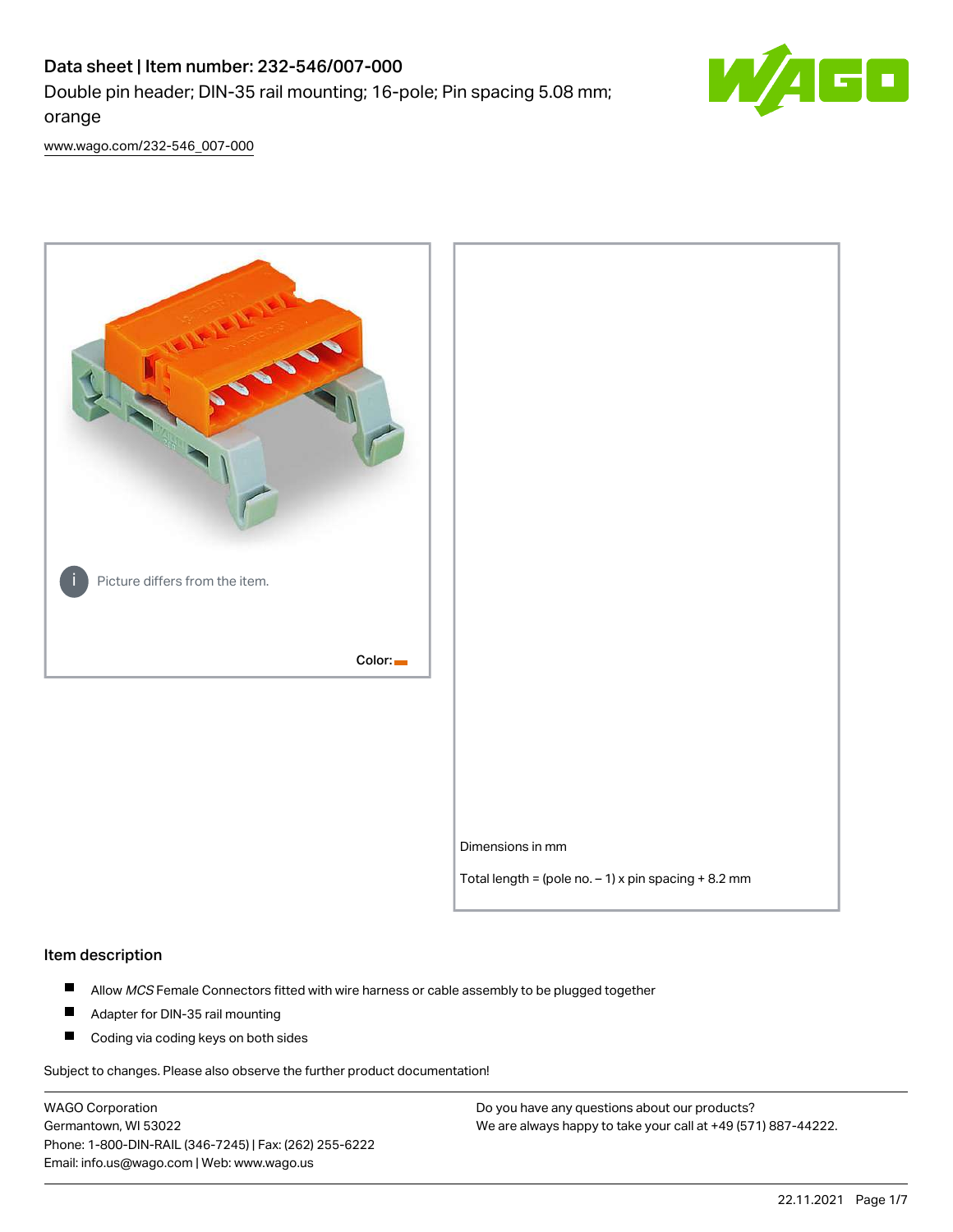

## Data Notes

| Safety information 1 | The <i>MCS – MULTI CONNECTION SYSTEM</i> includes connectors<br>without breaking capacity in accordance with DIN EN 61984. When<br>used as intended, these connectors must not be connected<br>/disconnected when live or under load. The circuit design should<br>ensure header pins, which can be touched, are not live when<br>unmated. |
|----------------------|--------------------------------------------------------------------------------------------------------------------------------------------------------------------------------------------------------------------------------------------------------------------------------------------------------------------------------------------|
| Variants:            | Other pole numbers<br>Other versions (or variants) can be requested from WAGO Sales or<br>configured at https://configurator.wago.com/                                                                                                                                                                                                     |

## Electrical data

## IEC Approvals

| Ratings per                 | IEC/EN 60664-1                                                        |
|-----------------------------|-----------------------------------------------------------------------|
| Ratings (note)              | Notice: Male connectors must not be live when disconnected!           |
| Rated voltage (III / 3)     | 250 V                                                                 |
| Rated surge voltage (III/3) | 4 <sub>k</sub> V                                                      |
| Rated voltage (III/2)       | 320 V                                                                 |
| Rated surge voltage (III/2) | 4 <sub>k</sub> V                                                      |
| Nominal voltage (II/2)      | 630 V                                                                 |
| Rated surge voltage (II/2)  | 4 <sub>k</sub> V                                                      |
| Rated current               | 12A                                                                   |
| Legend (ratings)            | $(III / 2)$ $\triangle$ Overvoltage category III / Pollution degree 2 |

## UL Approvals

| Approvals per                  | UL 1059 |
|--------------------------------|---------|
| Rated voltage UL (Use Group B) | 300 V   |
| Rated current UL (Use Group B) | 15 A    |
| Rated voltage UL (Use Group D) | 300 V   |
| Rated current UL (Use Group D) | 10 A    |

## Ratings per UL

| Rated voltage UL 1977 | 600 V |
|-----------------------|-------|
| Rated current UL 1977 |       |

Subject to changes. Please also observe the further product documentation!

| <b>WAGO Corporation</b>                                | Do you have any questions about our products?                 |  |
|--------------------------------------------------------|---------------------------------------------------------------|--|
| Germantown, WI 53022                                   | We are always happy to take your call at +49 (571) 887-44222. |  |
| Phone: 1-800-DIN-RAIL (346-7245)   Fax: (262) 255-6222 |                                                               |  |
| Email: info.us@wago.com   Web: www.wago.us             |                                                               |  |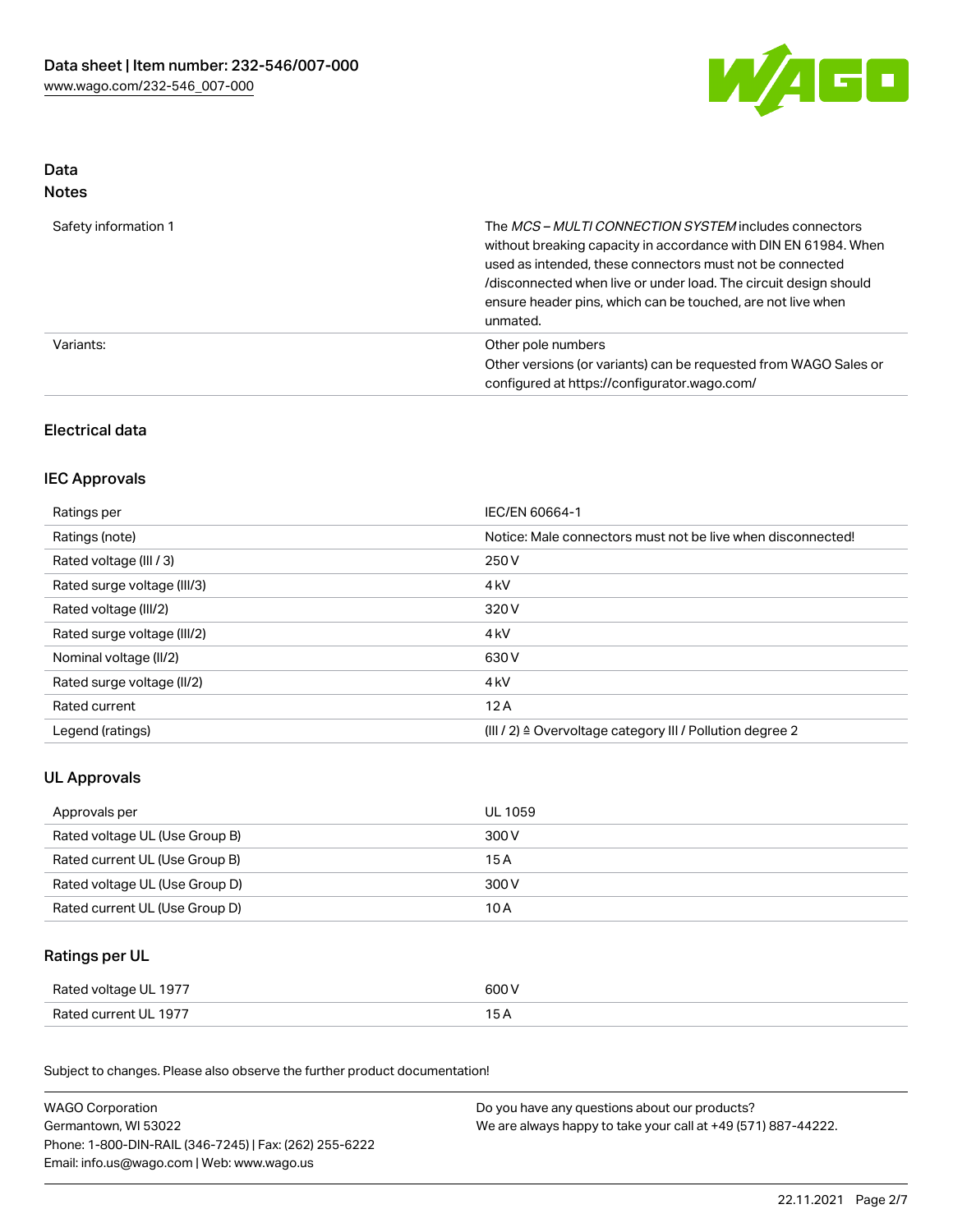

## CSA Approvals

| Approvals per                                                              | <b>CSA</b>                                    |
|----------------------------------------------------------------------------|-----------------------------------------------|
| Rated voltage CSA (Use Group B)                                            | 300V                                          |
| Rated current CSA (Use Group B)                                            | 15A                                           |
| Rated voltage CSA (Use Group D)                                            | 300 V                                         |
| Rated current CSA (Use Group D)                                            | 10A                                           |
| <b>Connection data</b>                                                     |                                               |
| Total number of potentials                                                 | 16                                            |
| Number of connection types                                                 | 1                                             |
| Number of levels                                                           | 1                                             |
| <b>Connection 1</b>                                                        |                                               |
| Number of poles                                                            | 16                                            |
| Physical data                                                              |                                               |
| Pin spacing                                                                | 5.08 mm / 0.2 inch                            |
| Width                                                                      | 84.48 mm / 3.326 inch                         |
| Height from upper-edge of DIN-rail                                         | 15 mm / 0.591 inch                            |
| Depth                                                                      | 42.5 mm / 1.673 inch                          |
| Mechanical data                                                            |                                               |
| Mounting type                                                              | DIN-35 rail                                   |
| Plug-in connection                                                         |                                               |
| Contact type (pluggable connector)                                         | Male connector/plug                           |
| Connector (connection type)                                                | for pluggable connector                       |
| Mismating protection                                                       | No                                            |
| Locking of plug-in connection                                              | Without                                       |
| <b>Material data</b>                                                       |                                               |
| Color                                                                      | orange                                        |
| Material group                                                             |                                               |
| Insulation material                                                        | Polyamide (PA66)                              |
| Flammability class per UL94                                                | V <sub>0</sub>                                |
| Subject to changes. Please also observe the further product documentation! |                                               |
| <b>WAGO Corporation</b>                                                    | Do you have any questions about our products? |

Germantown, WI 53022 Phone: 1-800-DIN-RAIL (346-7245) | Fax: (262) 255-6222 Email: info.us@wago.com | Web: www.wago.us

iave any questions about o We are always happy to take your call at +49 (571) 887-44222.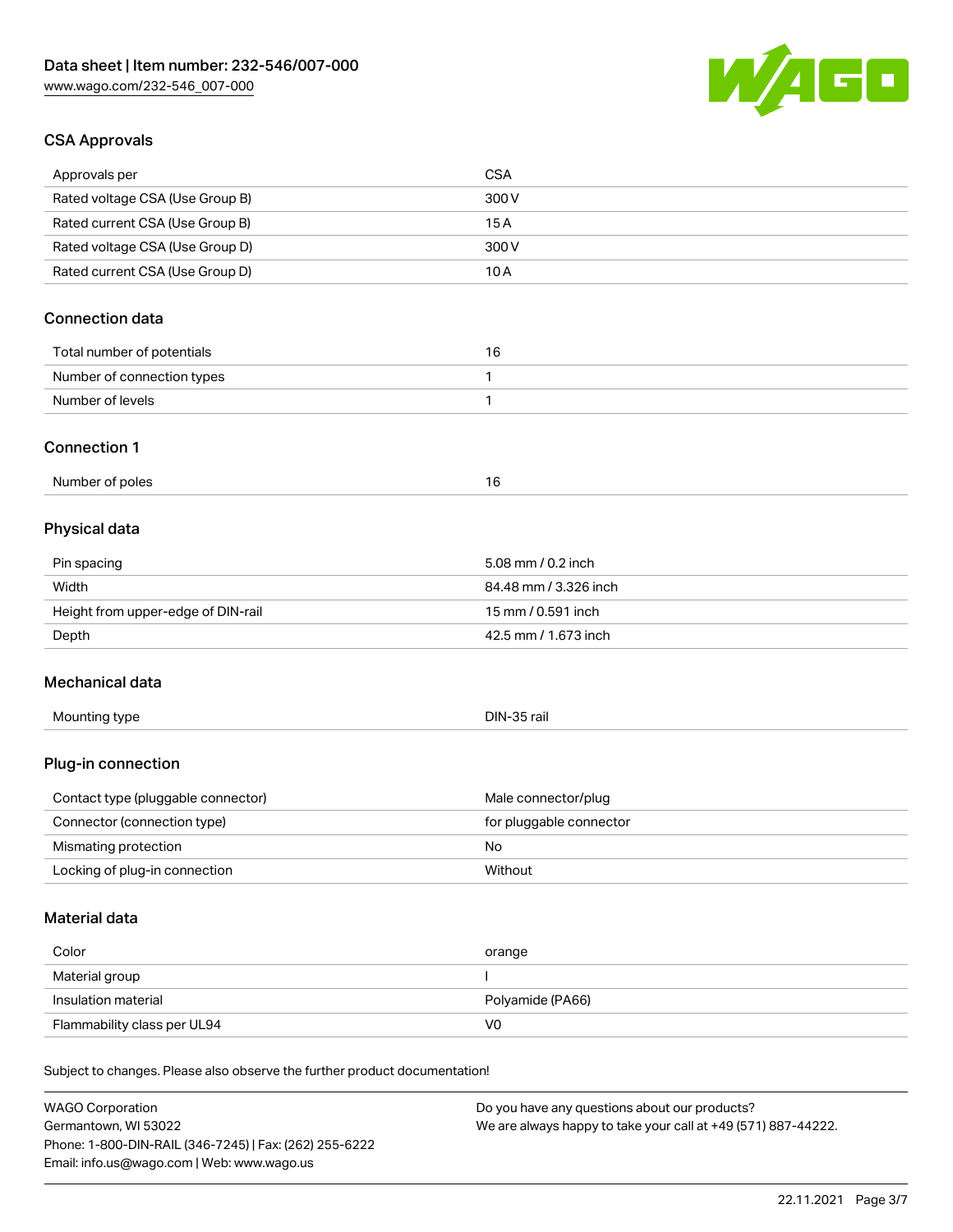[www.wago.com/232-546\\_007-000](http://www.wago.com/232-546_007-000)



| Contact material | Electrolytic copper (E <sub>Cu</sub> ) |
|------------------|----------------------------------------|
| Contact plating  | tin-plated                             |
| Fire load        | 0.317 MJ                               |
| Weight           | 15.3 g                                 |
|                  |                                        |

## Environmental requirements

| Limit temperature range<br>the contract of the contract of the contract of the contract of the contract of the contract of the contract of | +100 °C<br>-60 |
|--------------------------------------------------------------------------------------------------------------------------------------------|----------------|
|--------------------------------------------------------------------------------------------------------------------------------------------|----------------|

## Commercial data

| <b>Product Group</b>  | 3 (Multi Conn. System) |
|-----------------------|------------------------|
| PU (SPU)              | 25 Stück               |
| Packaging type        | box                    |
| Country of origin     | DE                     |
| <b>GTIN</b>           | 4045454340070          |
| Customs tariff number | 8536694040             |

## Approvals / Certificates

#### Country specific Approvals

| Logo               | Approval                                     | <b>Additional Approval Text</b> | Certificate<br>name |
|--------------------|----------------------------------------------|---------------------------------|---------------------|
|                    | CВ<br>DEKRA Certification B.V.               | IEC 61984                       | NL-39756            |
| EMA<br><b>NEUR</b> | <b>KEMA/KEUR</b><br>DEKRA Certification B.V. | EN 61984                        | 2190761.01          |

#### Ship Approvals

Email: info.us@wago.com | Web: www.wago.us

|                                        |                                                                            |                                                               | Certificate |
|----------------------------------------|----------------------------------------------------------------------------|---------------------------------------------------------------|-------------|
| Logo                                   | Approval                                                                   | <b>Additional Approval Text</b>                               | name        |
| ABS                                    | <b>ABS</b>                                                                 |                                                               | $19-$       |
|                                        | American Bureau of Shipping                                                |                                                               | HG15869876- |
|                                        |                                                                            |                                                               | <b>PDA</b>  |
|                                        | BV                                                                         | <b>IEC 60998</b>                                              | 11915/D0 BV |
| VERITAS                                | Bureau Veritas S.A.                                                        |                                                               |             |
|                                        | <b>DNV GL</b>                                                              | EN 60998                                                      | TAE000016Z  |
| Det Norske Veritas, Germanischer Lloyd |                                                                            |                                                               |             |
|                                        | Subject to changes. Please also observe the further product documentation! |                                                               |             |
| <b>WAGO Corporation</b>                |                                                                            | Do you have any questions about our products?                 |             |
| Germantown, WI 53022                   |                                                                            | We are always happy to take your call at +49 (571) 887-44222. |             |
|                                        | Phone: 1-800-DIN-RAIL (346-7245)   Fax: (262) 255-6222                     |                                                               |             |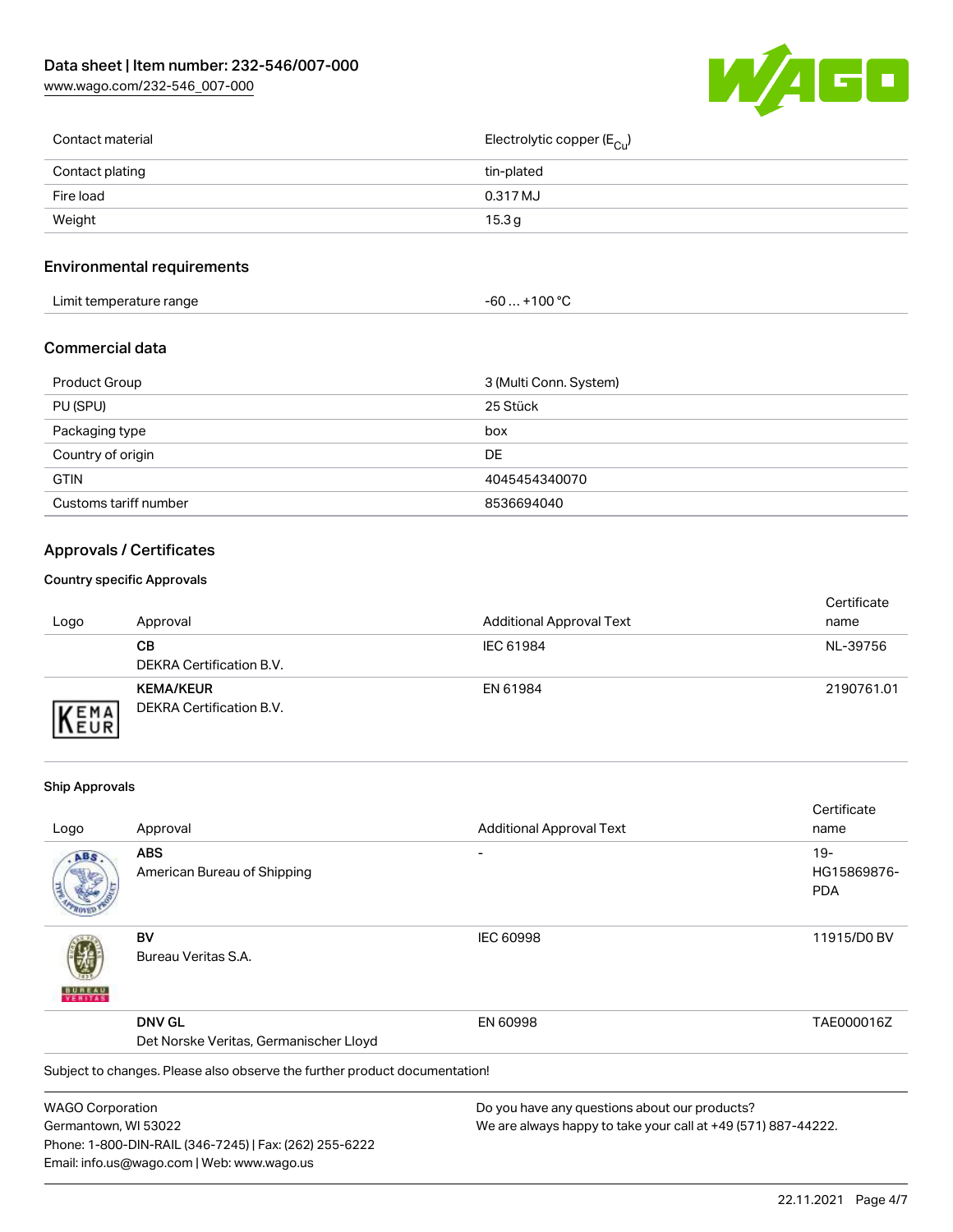

#### UL-Approvals

| Logo | Approval                                    | <b>Additional Approval Text</b> | Certificate<br>name |
|------|---------------------------------------------|---------------------------------|---------------------|
| Э.   | UL<br>UL International Germany GmbH         | <b>UL 1977</b>                  | E45171              |
| Э.   | <b>UR</b><br>Underwriters Laboratories Inc. | <b>UL 1059</b>                  | E45172              |

#### Counterpart



| ltem no.231-316/026-000                                                                                               | www.wago.com/231-316/026- |
|-----------------------------------------------------------------------------------------------------------------------|---------------------------|
| 1-conductor female connector; CAGE CLAMP®; 2.5 mm <sup>2</sup> ; Pin spacing 5.08 mm; 16-pole; 2,50 mm <sup>2</sup> ; | 000                       |
| orange                                                                                                                |                           |

## Optional accessories

#### Coding

#### **Coding**

|                      | Item no.: 231-129                                                                                                      | www.wago.com/231-129 |
|----------------------|------------------------------------------------------------------------------------------------------------------------|----------------------|
|                      | Coding key; snap-on type; light gray                                                                                   |                      |
| <b>Carrier rail</b>  |                                                                                                                        |                      |
| Mounting accessories |                                                                                                                        |                      |
|                      | Item no.: 210-197                                                                                                      |                      |
|                      | Steel carrier rail; 35 x 15 mm; 1.5 mm thick; 2 m long; slotted; similar to EN 60715; silver-colored                   | www.wago.com/210-197 |
|                      | Item no.: 210-198                                                                                                      |                      |
|                      | Copper carrier rail; 35 x 15 mm; 2.3 mm thick; 2 m long; unslotted; according to EN 60715; copper-<br>colored          | www.wago.com/210-198 |
|                      | Item no.: 210-504                                                                                                      |                      |
|                      | Steel carrier rail; 35 x 7.5 mm; 1 mm thick; 2 m long; slotted; galvanized; according to EN 60715; silver-<br>colored  | www.wago.com/210-504 |
|                      | Item no.: 210-505                                                                                                      |                      |
|                      | Steel carrier rail; 35 x 7.5 mm; 1 mm thick; 2 m long; unslotted; galvanized; according to EN 60715;<br>silver-colored | www.wago.com/210-505 |
|                      | Item no.: 210-506                                                                                                      |                      |
|                      | Steel carrier rail; 35 x 15 mm; 1.5 mm thick; 2 m long; unslotted; galvanized; similar to EN 60715; silver-<br>colored | www.wago.com/210-506 |
|                      | Item no.: 210-508                                                                                                      |                      |

Subject to changes. Please also observe the further product documentation!

WAGO Corporation Germantown, WI 53022 Phone: 1-800-DIN-RAIL (346-7245) | Fax: (262) 255-6222 Email: info.us@wago.com | Web: www.wago.us Do you have any questions about our products?

We are always happy to take your call at +49 (571) 887-44222.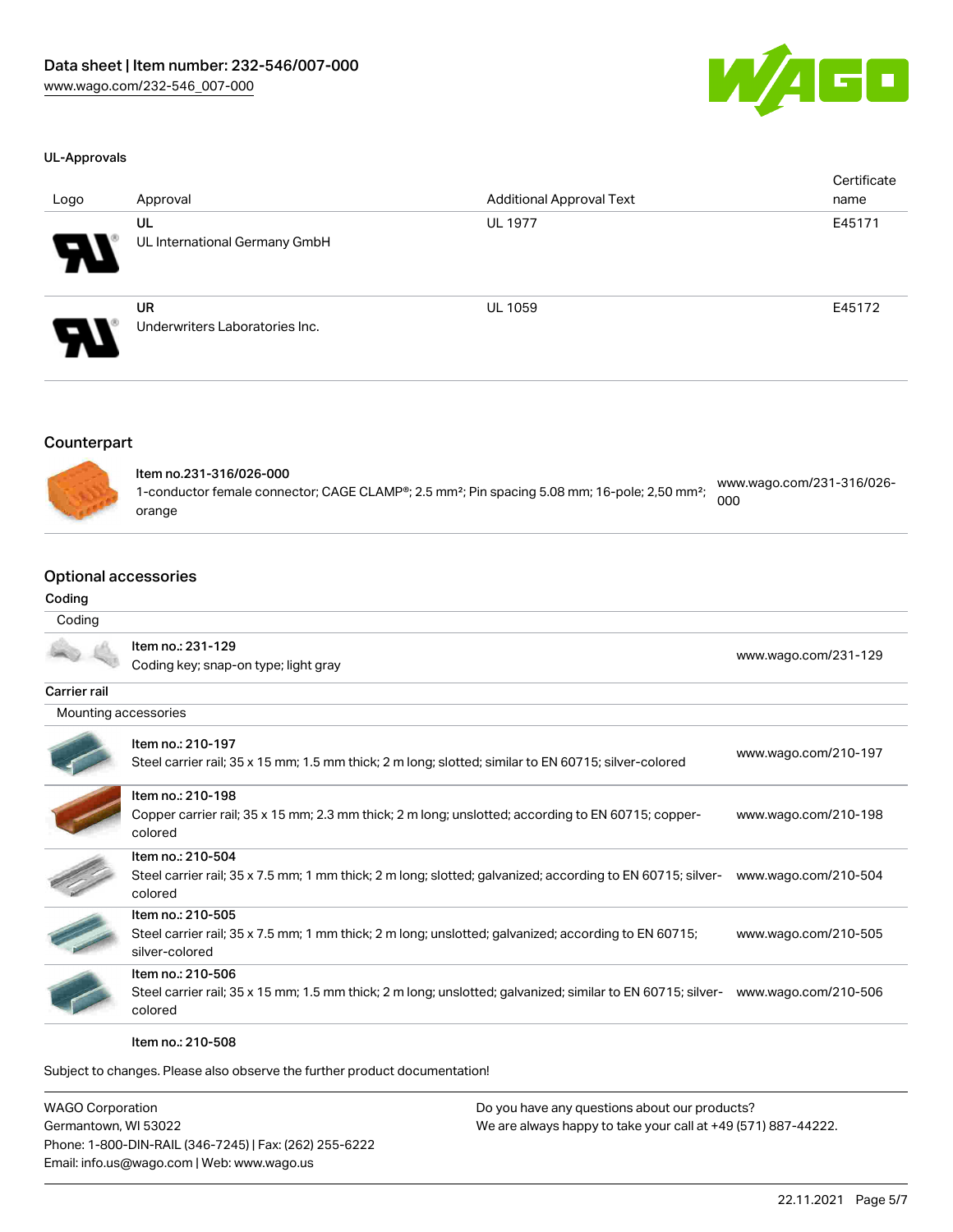## Data sheet | Item number: 232-546/007-000

[www.wago.com/232-546\\_007-000](http://www.wago.com/232-546_007-000)



| ۱ |
|---|
|   |
|   |

Steel carrier rail; 35 x 15 mm; 1.5 mm thick; 2 m long; slotted; galvanized; similar to EN 60715; silvercolored [www.wago.com/210-508](http://www.wago.com/210-508)

| Item no.: 210-113<br>Steel carrier rail; 35 x 7.5 mm; 1 mm thick; 2 m long; unslotted; according to EN 60715; silver-colored                                          | www.wago.com/210-113 |
|-----------------------------------------------------------------------------------------------------------------------------------------------------------------------|----------------------|
| Item no.: 210-118<br>Steel carrier rail; 35 x 15 mm; 2.3 mm thick; 2 m long; unslotted; according to EN 60715; silver-colored                                         | www.wago.com/210-118 |
| Item no.: 210-112<br>Steel carrier rail; 35 x 7.5 mm; 1 mm thick; 2 m long; slotted; according to EN 60715; "Hole width 25 mm; www.wago.com/210-112<br>silver-colored |                      |
| Item no.: 210-114<br>Steel carrier rail; 35 x 15 mm; 1.5 mm thick; 2 m long; unslotted; similar to EN 60715; silver-colored                                           | www.wago.com/210-114 |
| Item no.: 210-115<br>Steel carrier rail; 35 x 7.5 mm; 1 mm thick; 2 m long; slotted; according to EN 60715; "Hole width 18 mm; www.wago.com/210-115<br>silver-colored |                      |
| Item no.: 210-196<br>Aluminum carrier rail; 35 x 8.2 mm; 1.6 mm thick; 2 m long; unslotted; similar to EN 60715; silver-colored                                       | www.wago.com/210-196 |

Downloads Documentation

| <b>Additional Information</b>     |            |               |          |
|-----------------------------------|------------|---------------|----------|
| Technical explanations            | 2019 Apr 3 | pdf<br>2.0 MB | Download |
|                                   |            |               |          |
| <b>CAD files</b>                  |            |               |          |
| CAD data                          |            |               |          |
| 2D/3D Models 232-546/007-000      |            | <b>URL</b>    | Download |
| <b>CAE</b> data                   |            |               |          |
| EPLAN Data Portal 232-546/007-000 |            | <b>URL</b>    | Download |
| ZUKEN Portal 232-546/007-000      |            | <b>URL</b>    | Download |
| EPLAN Data Portal 232-546/007-000 |            | <b>URL</b>    | Download |

Subject to changes. Please also observe the further product documentation!

| <b>WAGO Corporation</b>                                | Do you have any questions about our products?                 |
|--------------------------------------------------------|---------------------------------------------------------------|
| Germantown, WI 53022                                   | We are always happy to take your call at +49 (571) 887-44222. |
| Phone: 1-800-DIN-RAIL (346-7245)   Fax: (262) 255-6222 |                                                               |
| Email: info.us@wago.com   Web: www.wago.us             |                                                               |